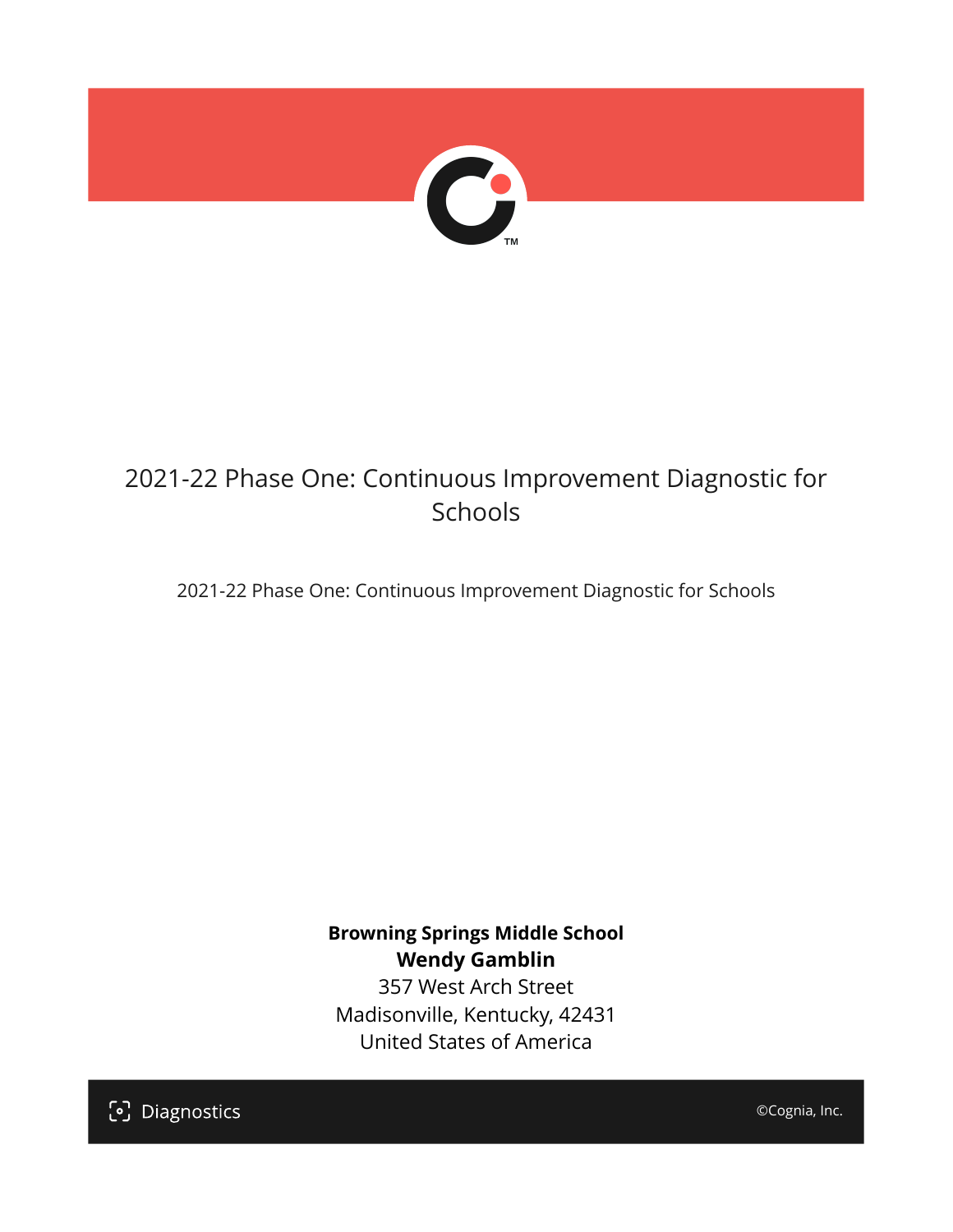2021-22 Phase One: Continuous Improvement Diagnostic for Schools - 2021-22 Phase One: Continuous Improvement Diagnostic for Schools - Generated on 02/23/2022

Browning Springs Middle School

# **Table of Contents**

<u>[3](#page-2-0)</u> [2021-22 Phase One: Continuous Improvement Diagnostic for Schools](#page-2-0)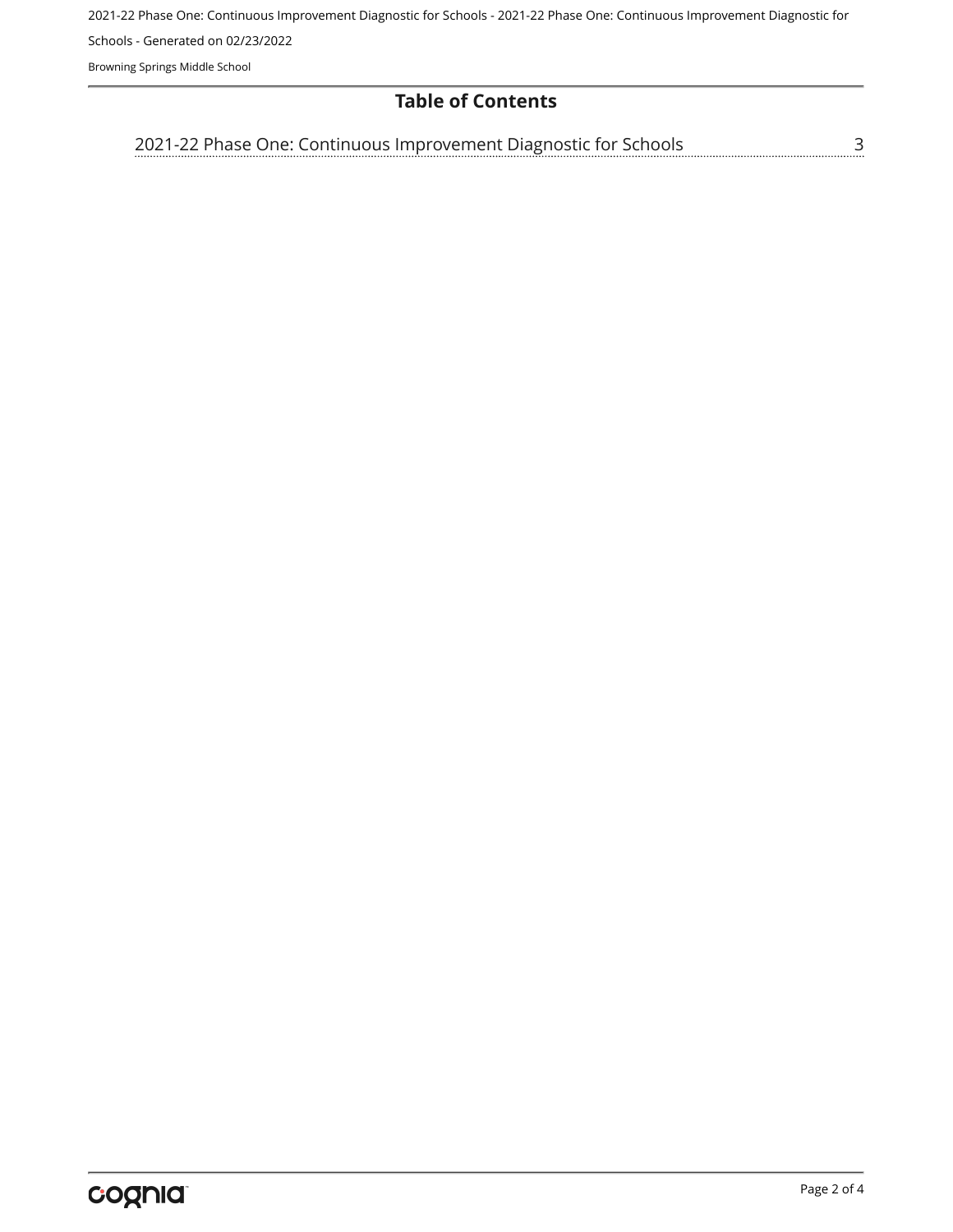2021-22 Phase One: Continuous Improvement Diagnostic for Schools - 2021-22 Phase One: Continuous Improvement Diagnostic for Schools - Generated on 02/23/2022 Browning Springs Middle School

# <span id="page-2-0"></span>**2021-22 Phase One: Continuous Improvement Diagnostic for Schools**

The **Comprehensive School Improvement Plan or CSIP** is defined as a *plan developed by the school council, or successor, and charter schools with the input of parents, faculty, and staff, based on a review of relevant data that includes targets, strategies, activities, and a time schedule to support student achievement and student growth, and to eliminate gaps among groups of students.*

The comprehensive school and district improvement plan process is outlined in 703 KAR 5:225. The requirements included in the administrative regulation are key components of the continuous improvement process in Kentucky and ultimately fulfillment of school, district, and state goals under the Kentucky State Plan as required by the Every Student Succeeds Act (ESSA).

While the regulation outlines a timeline for compliance purposes, the plan itself is a strategic and proven approach to improve processes and to ensure students achieve. The timeline for the school's 2021-22 diagnostics is as follows:

#### **Phase One: August 1 - October 1**

• Continuous Improvement Diagnostic for Schools

# **Phase Two: October 1 - November 1**

- The Needs Assessment for Schools
- School Assurances
- School Safety Report

# **Phase Three: November 1 - January 1**

- Comprehensive School Improvement Plan
- Executive Summary for Schools
- Professional Development Plan for Schools

# **Phase Four: January 1 - December 31**

• Progress Monitoring

*As principal of the school, I hereby commit to implementing continuous improvement processes with fidelity to support student achievement and student growth and to eliminate achievement gaps among groups of students. I also assure that the comprehensive school improvement plan is developed by the school council, (where applicable) with the input of parents, faculty, and staff.*